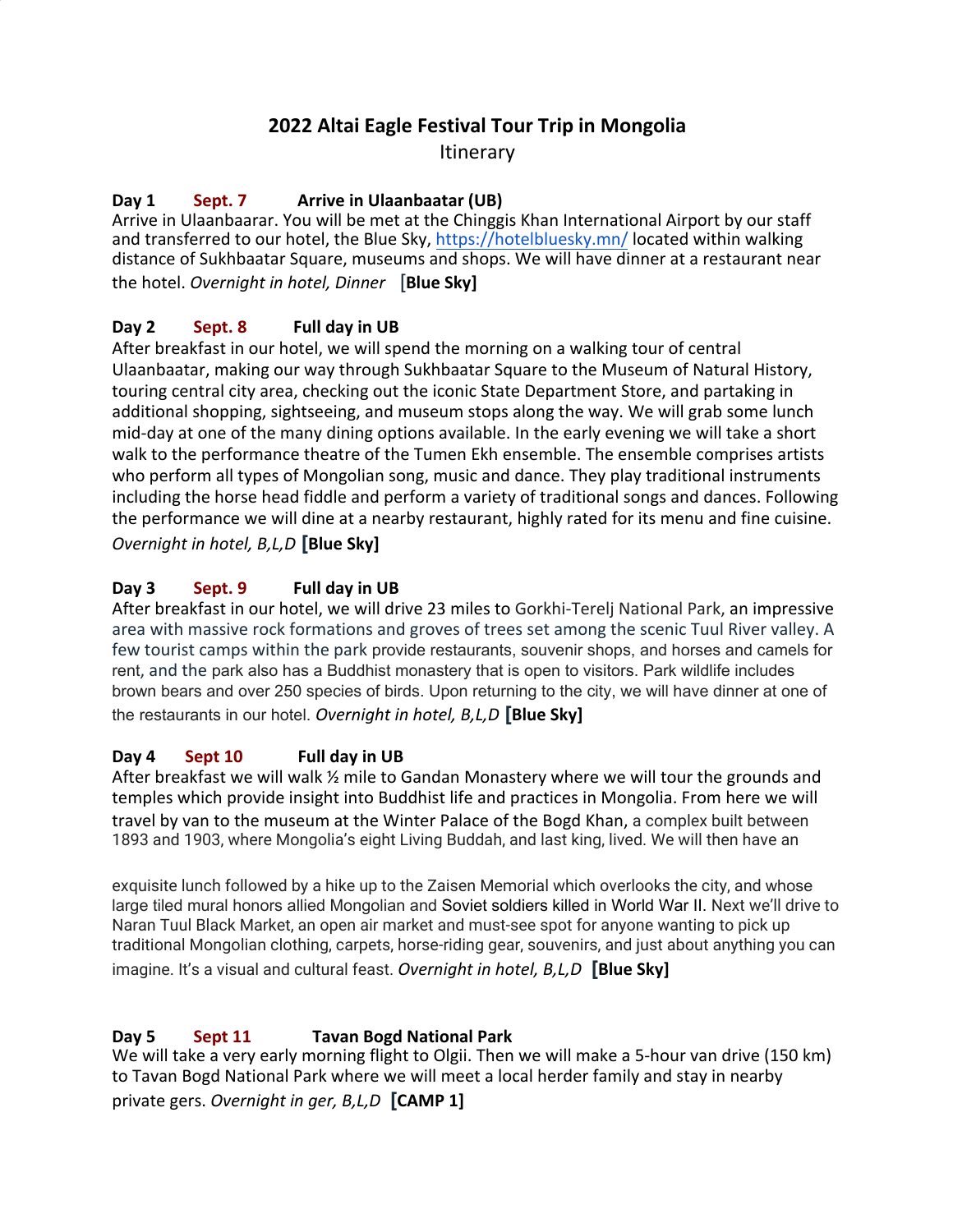## **Day 5–6 Sept. 12–13 Horse riding and hiking**

In the surrounding mountains, we will be riding trusty Mongolian horses, allowing us great views of Hoton and Hurgan Lakes and the surrounding Altai mountain range. Our van will follow us and carry extra gear, water, and lunch. There will be hiking options for people who might not want to ride both days. At our camp we will have an opportunity to experience the rural and nomadic life of the herding family. *Overnight in ger, B,L,D* **[CAMP 1] [CAMP 1]**

## **Day 7 Sept 14 Hoton and Hurgan Lakes and archeological sites**

This day provides a full day drive (110 km) to Dayan Lake through Hoton and Hurgan Lakes and the dramatic landscape of snow-capped peaks. We will visit petroglyph complexes and several Turkic Stone Men, Babals, ranging in size from 2 feet to over 6 feet in height and weighing several hundred pounds. In the evening we will arrive at our eagle hunter family's place. We will stay in private gers next to the family. *Overnight in ger, B,L,D* **[CAMP 2]**

## **Day 8–9 Sept 15 Eagle Hunter Family and Dayan Lake**

Here we will get an introduction to eagle hunting, enjoy the routine of daily life, and watch the last days of training before the Altai Eagle Festival. Photography opportunities abound. We will drive a short distance to Dayan Lake for lunch, with some hiking or fishing there in the afternoon. *Overnight in ger, B,L,D* **[CAMP 2]**

## **Day 10 Sept 16 Arrive at Eagle Festival site**

We will drive to the Altai Eagle Festival site and stay in a private ger camp nearby. *Overnight in ger, B,L,D* **[CAMP 3 - Festival]**

## **Day 11 Sept 17-18 Altai Eagle Festival**

Two days will be spent enjoying the Golden Eagle Festival where local Kazakhs show their eagle hunting culture and their unique traditions. Starting with the opening parade, the first day of competition includes the eagle calling, along with some mounted horse games and other events. There is a plethora of local food and handicraft vendors to check out. You can climb up to the top of the hill where the eagle hunters are releasing the birds for the competition, or if interested, take a camel ride. Needless to say, there is a lot to see, do, and photograph here. We will return to our nearby ger camp for dinner and there may be an evening cultural event to attend. *Overnight in ger, B,L,D* **[CAMP 3 - Festival]**

## **Day 12 Sept 19 Altai Eagle Festival**

The second day of the festival features a competition of the eagle catching the prey, mounted horse games, and may include camel races and archery competitions too. We will be treated to some live traditional music during lunch on this second day. Following the festival on Sunday, we will drive to Olgii and dine and stay the night at the Makhsum Hotel. *Overnight in hotel, B,L,D* **[Agii's Hotel]**